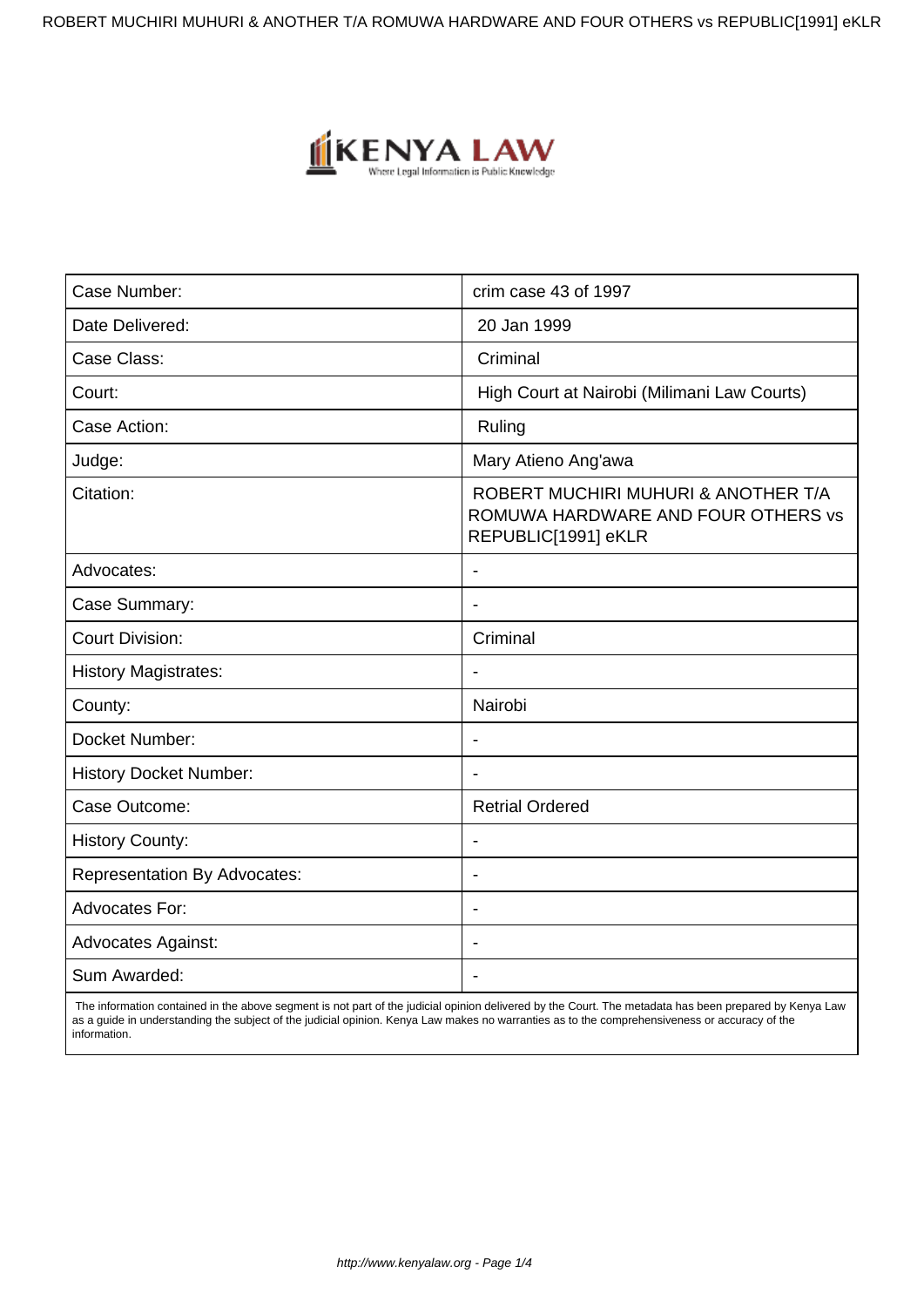## REPUBLIC OF KENYA

## IN THE HIGH COURT OF KENYA AT NAIROBI

### APPELLANT SIDE

### CRIMINAL REVISION NO. 43 OF 1997

### (From Original Order in Criminal case NO. M. 12724 Of the

### Subordinate Court of the Resident Magistrate's Court at City

Hall)

### ROBERT MUCHIRI MUHURI & ANOTHER t/a ROMUWA HARDWARE AND

FOUR OTHERS.........................................................................................................................APPLICANTS

# V E R S U S

REPUBLIC.....................................................................................................................................RESPON DENT

# **RULING**

 The advocate representing the tenants in a subordinate court case at Nairobi filed an application for stay of execution and a review of the Magistrates courts orders.

 This is one of those typical cases where a landlord who owns a building is charged before a criminal court under the Public Health act for maintaining premises that are of a health hazard. The landlord is normally requested to abate the nuisance failure to be is charged and orders made to the extent that the premises be demolished and rebuilt and or the landlord is duly fined.

The Health Act, besides the constitution must and is paramount to any other laws. This therefore meant previously that tenants and or occupants of the premises had little choice in the say when it came to an eviction. This situation charged when in the early 1990, the High court held that the tenants must appear and have a say in such proceedings.

 It was as a result of this that the tenants were permitted to participate in the lower court although they were not party to the proceedings.

In this review, the tenants sort the orders of the Magistrate to be set aside on the grounds that the proceedings were irregular.

Under the review proceedings it requires that the lower court file be called for and made available to the High Court to determine whether the proceedings were irregular or not. The orders of the High Court was made on 24.2.98, 27.2.98 13.3.98 and all the instances and up to date the lower court file could not be traced. The case was set down for hearing with the being: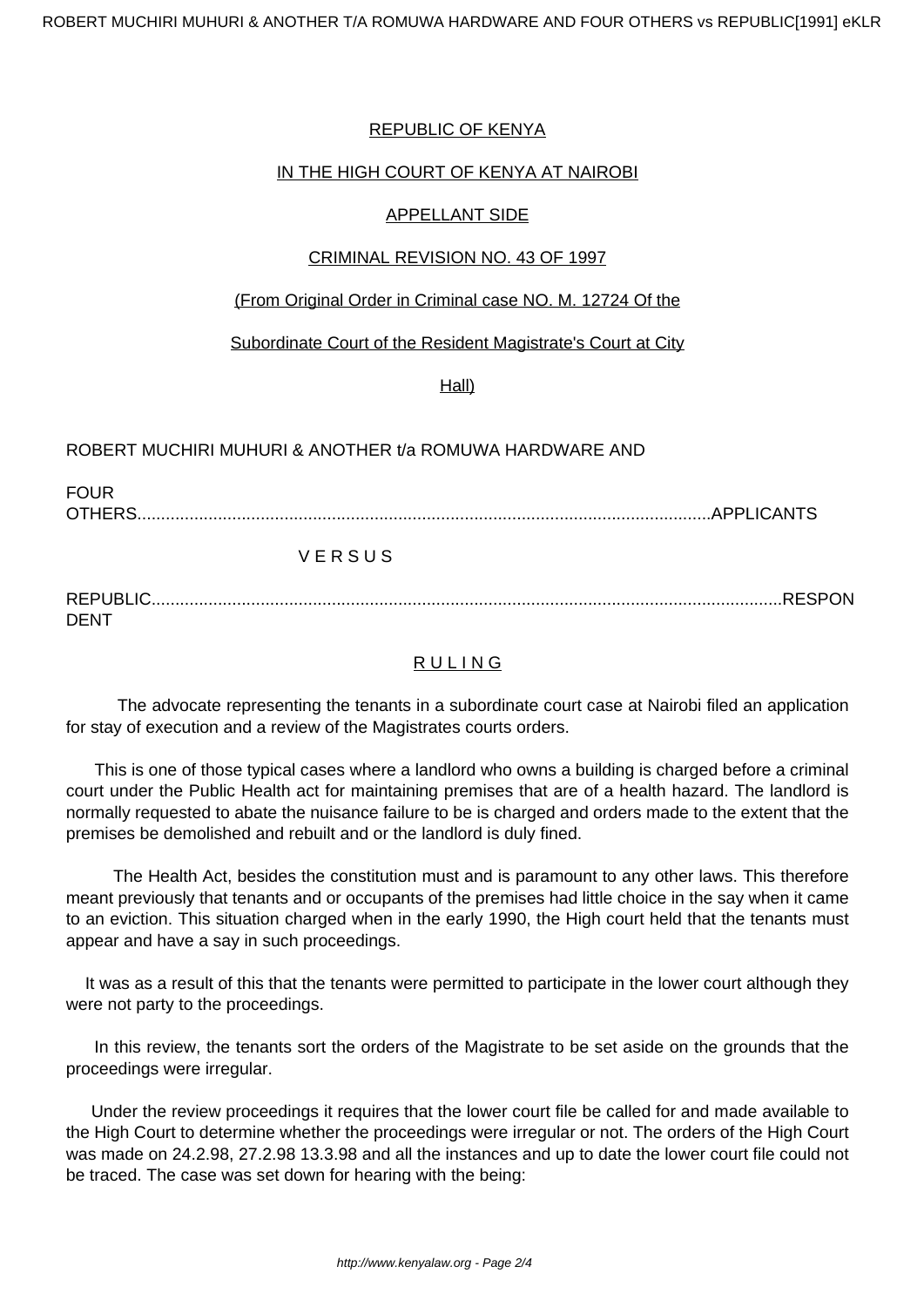M/S: Nganga advocate for the tenants

M/: Muchemi advocate for the landlord

Miss Kariuki for the Nairobi City Counsel

 I made a ruling that section 365 of the Criminal Procedure code do apply. I perused the court file under the requirements of the revision section and noted that apart from typed proceedings annexed to affidavits the records of the lower courts was in complete. There was missing the written submission of the advocates for the tenant and the landlord. The Attorney General and or the City Council's advocate appear not to have participated save in the aspect of prosecution.

I wish to give a brief background from the records that are before me.

On the 13th January, 1997 the landlord appeared before the Resident Magistrate and stated to a charge(which was not within the court records) he had not complied(with the requirement) as there are tenants.

The tenants came on record through their advocate on the 22.1.97. On the 30.1.97 a site visit was made. On 11.2.97 a site visit was made. On 11.2.97 evidence was given by the Public Health Officer. He found the premises in a delapulated state, gave 21 notice to the landlord to demolish the building when the landlord had not complied he had the landlord charged in court.

Two tenants gave evidence on behalf of other tenants. They stated the premises was in good conditions. Submissions were to be given as I said earlier there was no records of this. The next thing he proceedings speak of is that the tenants had been given 30 days time prior to 29.9.97 to make good the premises but failed to rectify 10 conditions given. Only three conditions were attempted. He that's were summoned to explain why the repairs to the building had not been done. The public health officer stated he found the situation as it was on the 25.9.97. Little effort by the tenants had been made. The advocate for the tenants admitted that they had not fully complied.

 The orders of the court is that 14 days was given to the tenants to vacate. The landlord does his repairs and the tenants he reinstated.

 It was then that the orders of the court was brought to this court by the tenants to be revised. I believe this was the only avenue for the threats as they have no right of appeal in that they were not party to the suit. The best they could do was to ask for a revision.

 When the matters came to the High Court. Patel Judge granted orders of stay. He proceeded to once again give the tenants time to carry out repairs.

 A letter dated the 26.1.97 by way of a report is said to have satisfied the court that repairs were complete. A hearing was then to be heard.

 My task in this revision is to see whether there has been any irregularity in the proceedings of the lower court. These proceedings are not before me because from the letter of 25.2.98 by the Senior Law clerk, the said file `has not been traced.......'